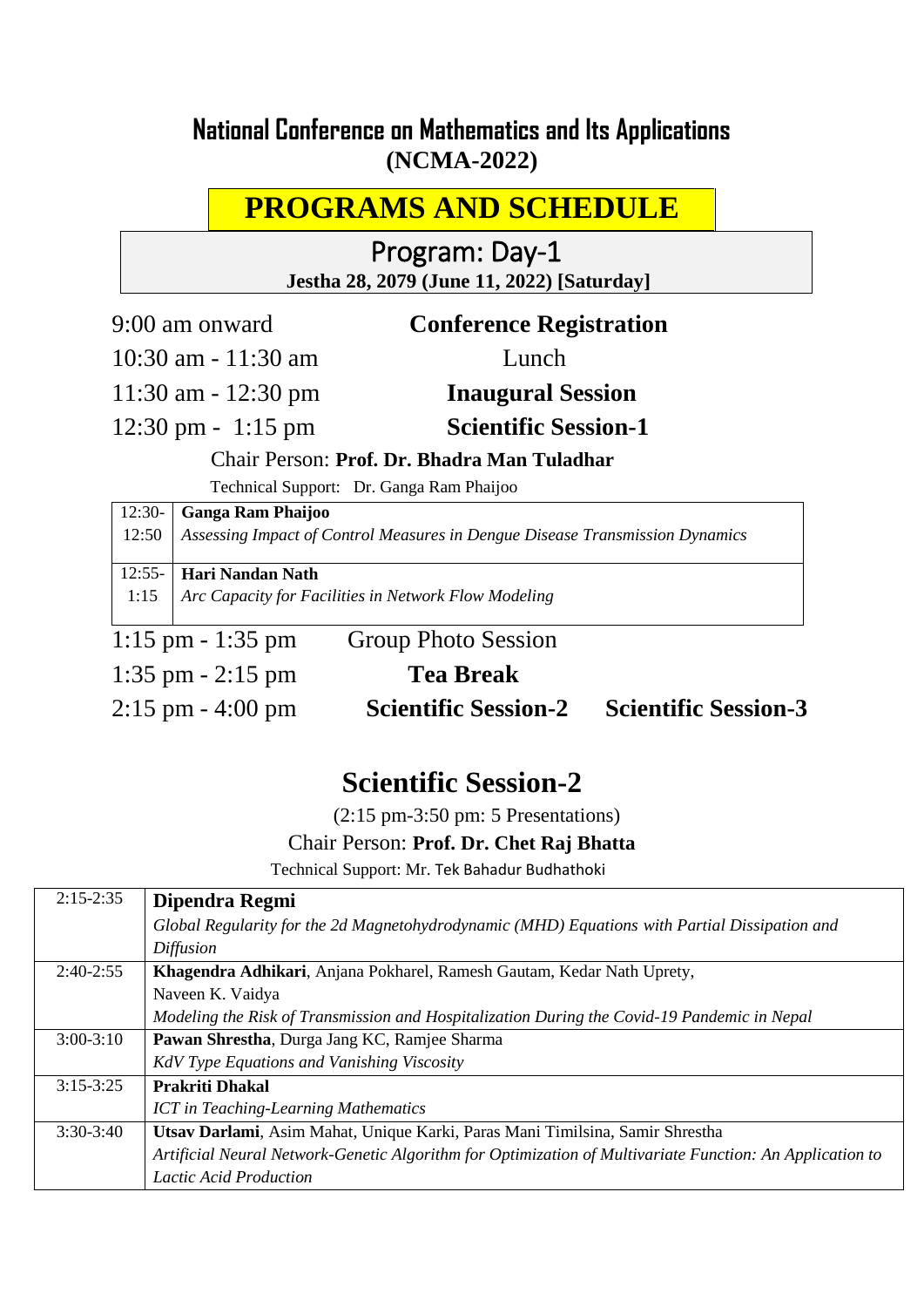(2:15 pm-3:50 pm: 5 Presentations)

## Chair Person: **Dr. Kedar Nepal**

Technical Support: Dr. Hari Nandan Nath

| $2:15 - 2:35$ | <b>Bhadra Man Tuladhar</b>                                                                        |
|---------------|---------------------------------------------------------------------------------------------------|
|               | Knights-and-Knaves Puzzle                                                                         |
| $2:40-2:55$   | <b>KP</b> Ghimire                                                                                 |
|               | Grade 12 Students' Anxiety Towards Mathematics                                                    |
| $3:00-3:10$   | Raj Kumar Pradhan, Samir Shrestha, Dil Bahadur Gurung                                             |
|               | A Mathematical Study of Car-Following Model Under Different Traffic Facilities and Road Condition |
| $3:15-3:25$   | Harish Chandra Bhandari, Bishesh Khanal, Kanhaiya Jha                                             |
|               | Temporal Visibility Graphs for Electroencephalogram Signals Classification                        |
| $3:30-3:40$   | Prakash Bayalkoti, Ganga Ram Phaijoo, Jeevan Kafle                                                |
|               | Mathematical Study of Effect of Temperature on Transmission Dynamics of Dengue Disease            |
|               |                                                                                                   |

3:40 pm - 4:10 pm **Tea Break**

4:10 pm - 5:50 pm **Scientific Session-4 Scientific Session-5**

# **Scientific Session-4**

(4:20 pm-5:55 pm: 7 Presentations)

## Chair Person: **Dr. Dipendra Regmi**

Technical Support: Mr. Tek Bahadur Budhathoki

| $4:10-4:30$ | Jivandhar Jnawali, Buddhi Prasad Sapkota                                                              |
|-------------|-------------------------------------------------------------------------------------------------------|
|             | New Variants of Newton's Methods for Solving Nonlinear Equations                                      |
| $4:35-4:50$ | Kabita Luitel, Dil Bahadur Gurung Harihar Khanal, Kedar Nath Uprety                                   |
|             | Axisymmetric Bioheat Transfer Models in Clothing System for Sweating and Metabolic Effect During      |
|             | <b>Physical Exercise</b>                                                                              |
| $4:55-5:10$ | Gauri Bhuju, G. R. Phaijoo and D. B. Gurung                                                           |
|             | Mathematical Analysis of Covid-19 in Nepal                                                            |
| $5:15-5:25$ | Parshu Ram Chaudhary, Jaya Bishnu Pradhan, Dinesh Panthi                                              |
|             | Ethnomathematics: Geometry and Architecture of the Tharu Traditional Houses at Chakhoura Museum       |
| $5:30-5:40$ | Kharika Devi Parajuli                                                                                 |
|             | Mathematics Connection in Weaving Patterns of Bamboo Artifact, Chalno: Experiences on Secondary Level |
|             | Students of a Private School in Nepal                                                                 |
| $5:45-5:55$ | <b>Nirmal Gurung</b>                                                                                  |
|             | <b>Bounded Orbit Set of Holomorphic Semigroups</b>                                                    |
| $5:55-6:05$ | <b>Ishwari Prasad Banjade</b>                                                                         |
|             | Error Deduction Model a Rational Model for Measuring Human Development                                |
|             |                                                                                                       |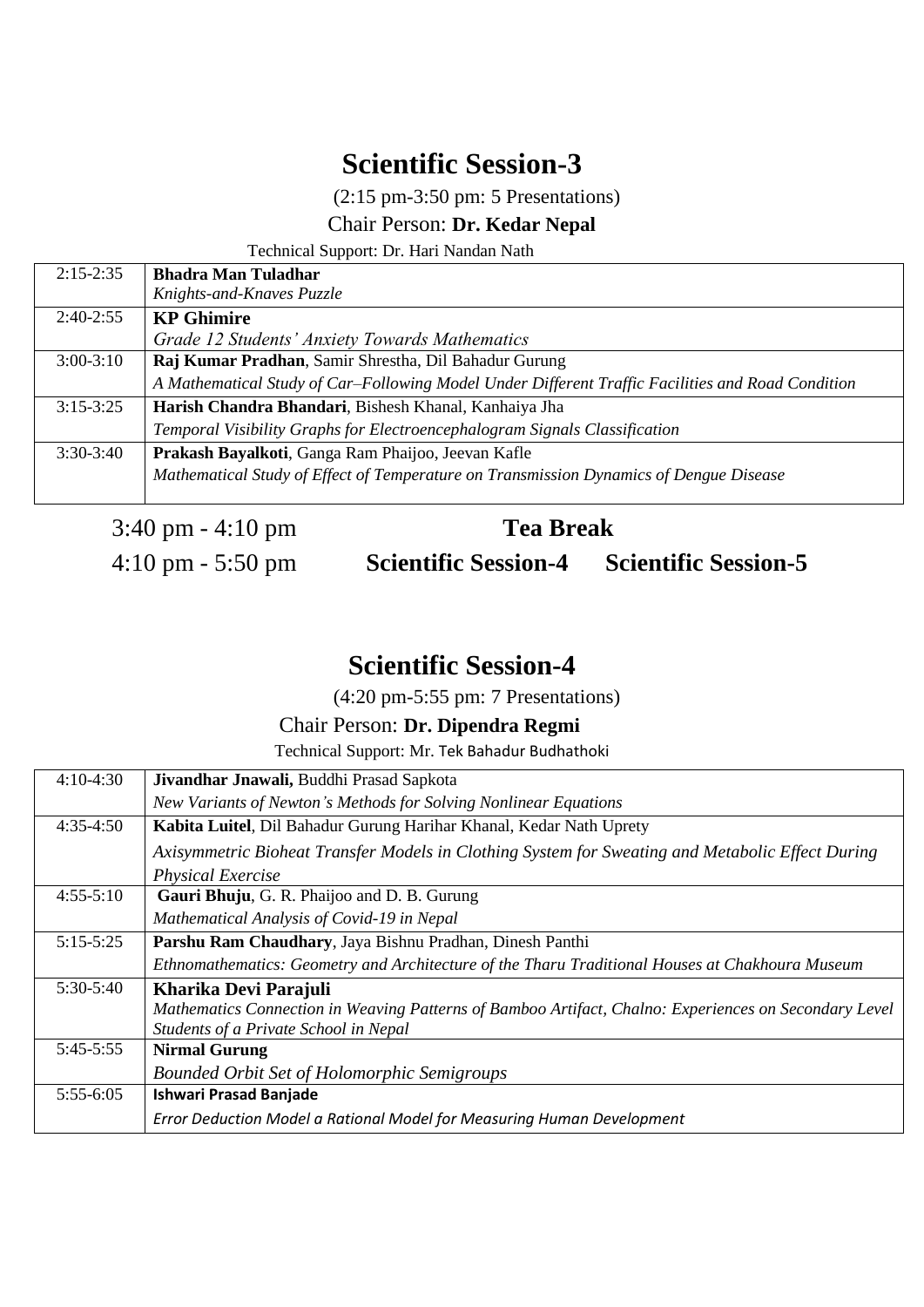(4:10 pm-5:55 pm: 7 Presentations)

## Chair Person: **Dr. Durga Jang KC**

Technical Support: Dr. Hari Nandan Nath

| $4:10-4:30$ | <b>Puskar R. Pokhrel</b>                                                                             |
|-------------|------------------------------------------------------------------------------------------------------|
|             | A Coupled and Multiscale Modeling of Mixture Mass Flows                                              |
| $4:35-4:50$ | Ramesh Gautam, Anjana Pokharel, Khagendra Adhikari, Kedar Nath Uprety,                               |
|             | Naveen K. Vaidya                                                                                     |
|             | Bifurcation Analysis of Malaria Transmission Model: Role of Cross-Border Mobility in Its Elimination |
| $4:55-5:05$ | Sharmila Shrestha, Dil Bahadur Gurung, Gokul K.C.                                                    |
|             | Study of Breast Tissue Temperature at Different Ages of Tumor                                        |
| $5:10-5:25$ | Hem Raj Pandey, Ganga Ram Phaijoo and Dil Bahadur Gurung                                             |
|             | Fractional - Order Derivative Model of Dengue Disease Transmission Dynamics in Nepal                 |
| $5:30-5:40$ | Jhavi Lal Ghimire, Naryan Prasad Pahari                                                              |
|             | On Certain Type of Difference Sequence Spaces Defined by $\varphi$ -Function                         |
| $5:45-5:55$ | Indra Mani Shrestha, Bal Chandra Luitel, Binod Prasad Pant, Niroj Dahal, Netra Kumar Manandhar       |
|             | Innovative Pedagogies for Meaningful Mathematics Learning: Sharing Our Lived Experiences             |
| $5:55-6:05$ | Gaurab Chand, Durga Prasad Khanal, Urmila Pyakurel                                                   |
|             | Integrated Network Optimization Model of Exclusive Bus Lane                                          |
|             |                                                                                                      |

## Program: Day-2 **Jestha 29, 2079 (June 12, 2022) [Monday]**

8:00 am - 9:45 am **Scientific Session-6 Scientific Session-7**

# **Scientific Session-6**

(8:00 am-9:45 am: 7 Presentations)

#### Chair Person: **Prof. Dr. Jivandhar Jnawali**

Technical Support: Mr. Bishnu Prasad Bhandari

| $8:00 - 8:20$ | <b>Deepak Basyal, Der-Ching Yang</b>                                                            |
|---------------|-------------------------------------------------------------------------------------------------|
|               | Are mathematics Textbooks in Nepal Serving Their Purpose?                                       |
| $8:25 - 8:40$ | Bekha Ratna Dangol, Chet Nath Tiwari, Jeevan Kafle, Parameshwari Kattel                         |
|               | Influence of Particle Concentration of Release Mass on Dynamics of Landslide-Generated Tsunamis |
| 8:45-9:00     | Tara Paudel, Bal Chandra Luitel                                                                 |
|               | Transformative Learning and Identity Change                                                     |
| $9:05-9:15$   | Bishnu Prasad Chapagai, Phanindra Prasad Bhandari, Shree Ram Khadka                             |
|               | Maximum Network Flow Algorithms: A Comparative Study                                            |
| $9:20-9:30$   | Shraddha Niraula, Manoj Kumar Raut, Suman Kumar Jha, Raju Ram Thapa                             |
|               | Redefinition of Fuzzy Linear Space                                                              |
| $9:35-9:45$   | Arjun Kumar Gaire, Yogendra Bahadur Gurung                                                      |
|               | Rayleigh Generated Log-Logistic Distribution, Properties, and Applications                      |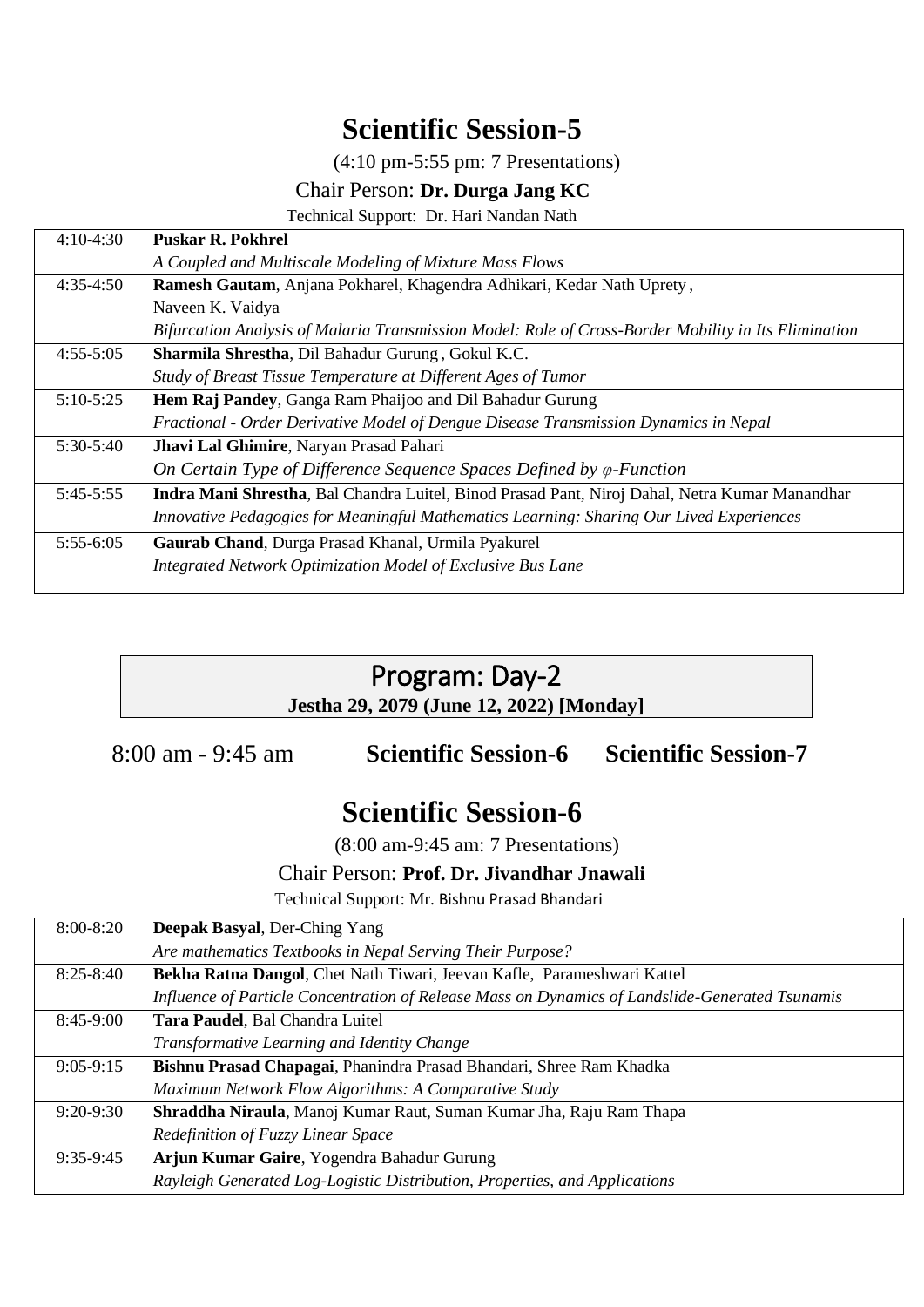(8:00 am-9:45 am: 6 Presentations)

#### Chair Person: **Prof. Dr. Ajaya Singh**

Technical Support: Mr. Hem Raj Pandey

| 8:00-08:20    | <b>Chet Raj Bhatta</b>                                                                             |
|---------------|----------------------------------------------------------------------------------------------------|
|               | $C[a, b]$ as the Backbone of Evolution of Functional Analysis                                      |
| $8:25 - 8:40$ | <b>Bhuwan Prasad Ojha</b>                                                                          |
|               | A Relation Between Pythagorean and Birkhoff Othogonality in Terms of Bounded Operators             |
| $8:45-9:00$   | Ramesh Chandra Timsina, Kedar Nath Uprety, Harihar Khanal                                          |
|               | A Mathematical Model on Transport and Growth of Microorganisms in Unsaturated Porous Medium (Soil) |
| $9:05-9:15$   | Harsh Bahadur Chand, Bal Chandra Luitel, Binod Prasad Pant                                         |
|               | Exploring Meanings of a Limit of a Function Constructed by Undergraduate Students                  |
| $9:20-9:30$   | Anju Kafle, Indra Bahadur Bhandari, Jeevan Kafle                                                   |
|               | Numerical Analysis of Quantum Tunneling                                                            |
| $9:35-9:55$   | Rajendra Dahal                                                                                     |
|               | Recent Developments in Discrete Fractional Calculus                                                |

9:45 am - 10:05 am **Tea Break**

10:05 am - 11:55 am **Scientific Session-8 Scientific Session-9**

## **Scientific Session-8**

(10:05 am-11:55 am: 6 Presentations)

Chair Person: **Prof. Dr. Prakash Muni Bajracharya**

Technical Support: Mr. Bishnu Prasad Bhandari

| 10:05-10:25   | <b>Ajaya Singh</b>                                                                             |
|---------------|------------------------------------------------------------------------------------------------|
|               | <b>Identification of Algebraic Number</b>                                                      |
| 10:30-10:45   | Anjana Pokharel, Ramesh Gautam, Khagendra Adhikari, Kedar Nath Uprety, Naveen K. Vaidya        |
|               | An In-Host Model of Measles Virus Infection                                                    |
| 10:50-11:05   | Binod Prasad Pant, Bal Chandra Luitel, Indra Mani Shrestha, Niroj Dahal, Netra Kumar Manandhar |
|               | <b>Teaching Mathematics for Social Justices</b>                                                |
| $11:10-11:25$ | Niroj Dahal, Bal Chandra Luitel, and Binod Prasad Pant                                         |
|               | STEAM Skills in Mathematics: Examples from the Classrooms                                      |
| 11:30-11:40   | <b>Bishwa Adhikari</b>                                                                         |
|               | A Comprehensive Study of Multicriteria Optimization in Radiotherapy                            |
| 11:45-21:05   | <b>Pitamber Tiwari</b> , Chet Raj Bhatta                                                       |
|               | Hermite-Hadamard Type Integral Inequalities On Generalized Geometric Convex Function and       |
|               | Their Quantum Estimates                                                                        |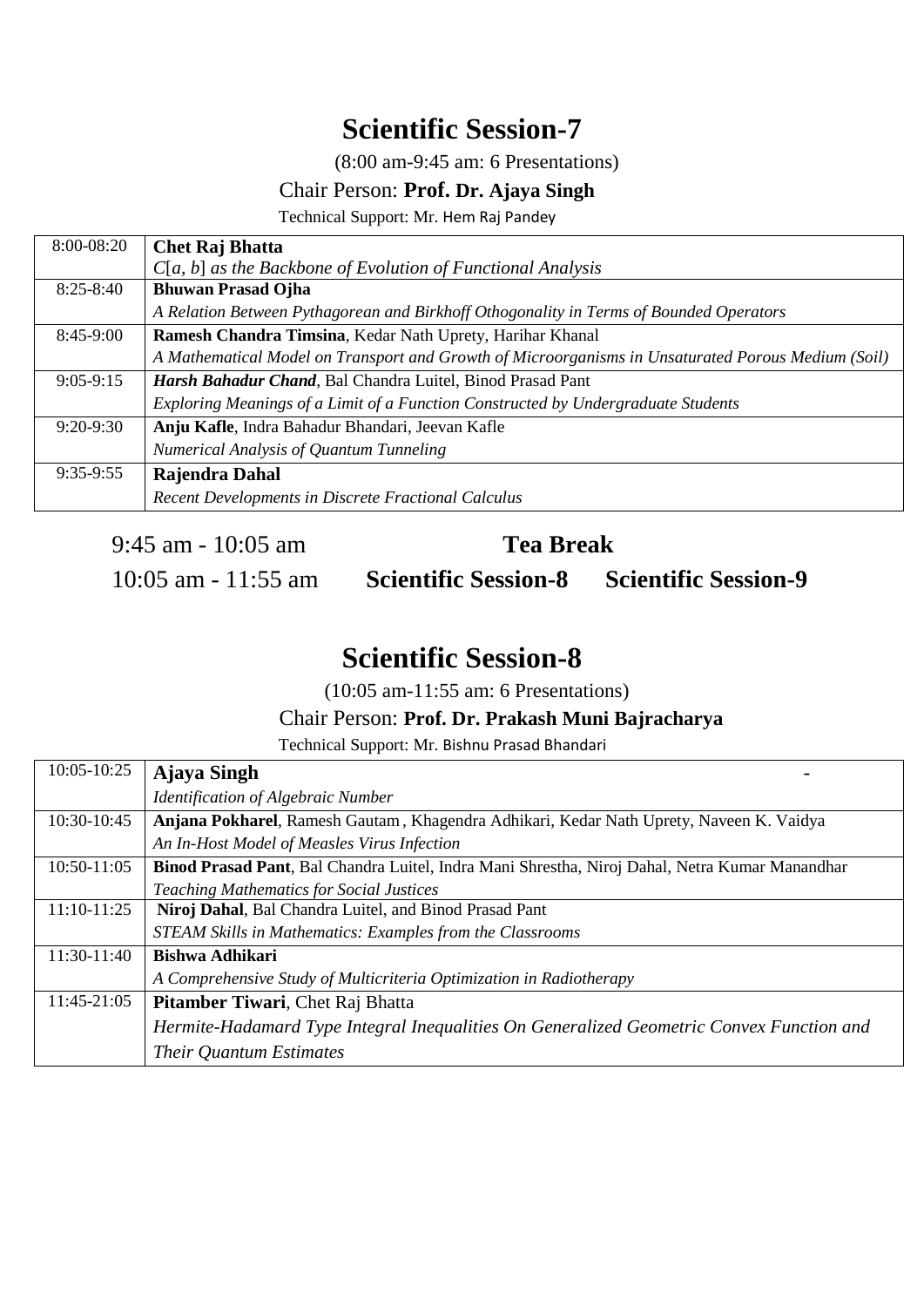(10:05 am-11:55 am: 6 Presentations)

#### Chair Person: **Prof. Dr. Chet Raj Bhatta**

Technical Support: Mr. Hem Raj Pandey

| 10:05-10:25   | Kedar Nepal, Deepak Basyal, Krishna Pokharel                                                   |
|---------------|------------------------------------------------------------------------------------------------|
|               | Higher Order Thinking Skills: An Investigation of High School Mathematics Board Exams in Nepal |
| 10:30-10:45   | R.N. Pandit, G. Adhikari, M. K. Raut,                                                          |
|               | A Study on Orthomodular Lattices for Compact Topological Spaces                                |
| 10:50-11:05   | Umesh Rajopadhyaya                                                                             |
|               | Common Fixed Point Theorem for Three Pair of Mapping in Semi-Metric Space Using Ø-Contraction  |
| $11:10-11:25$ | Dev Chandra Shrestha, Saraswati Acharya, Dil Bahadur Gurung                                    |
|               | Analysis of the Metabolic Rate and Skin Layers Thickness for Human Thermoregulation in a Two-  |
|               | Dimensional FEM Model for Adults and Ageing                                                    |
| 11:30-11:40   | <b>Chudamani Pokharel</b>                                                                      |
|               | Corona Theorem in Bounded Analytic Function on the Unit Disc                                   |
| 11:45-11:55   | Shankar Pariyar, Jeevan Kafle                                                                  |
|               | The Fractional Wave Equation for a Vibrating String                                            |
|               |                                                                                                |

11:55 am - 12:55 pm Lunch

## 1:00 pm - 6:00 pm **Excursion to Mai Pokhari** 6:00 pm - 8:00 pm **Conference Dinner**

## Program: Day-3 **Jestha 30, 2079 (June 13, 2022) [Monday]**

8:00 am - 9:45 am **Scientific Session-10 Scientific Session-11**

# **Scientific Session-10**

(8:00 am-9:45 am: 6 Presentations)

## Chair Person: **Dr. Manoj Kumar Raut**

Technical Support: Dr. Phanindra Prasad Bhandari

| $8:00 - 8:20$ | <b>Dinesh Panthi</b>                                                    |
|---------------|-------------------------------------------------------------------------|
|               | Dislocated Metric Space and Some Fixed-Point Theorems                   |
| $8:25 - 8:40$ | Chet Nath Tiwari, Bekha Ratna Dangol, Parameshwari Kattel, Jeevan Kafle |
|               | Modeling Multiphase Debris Floods Down a Meandering Channel             |
| $8:45-9:00$   | <b>Raghu Bir Bhatta</b>                                                 |
|               | Modeling of Transmission Dynamics of Communicable Diseases with Yoga    |
| $9:05-9:15$   | Gyan Prasad Paudel, Narayan Prasad Pahari and Sanjeev Kumar             |
|               | Application of Fuzzy Through Bellmen - Zadeh Maximum Method             |
| $9:20-9:30$   | Samundra Timilsina Tripathee, Pushpa Nidhi Gautam, Jeevan Kafle         |
|               | Two-Layered Blood Flow with Mild Stenosis                               |
| $9:35-9:45$   | Nowraj Tiwari                                                           |
|               | Modelling Hub Location Problems in Public Transportation                |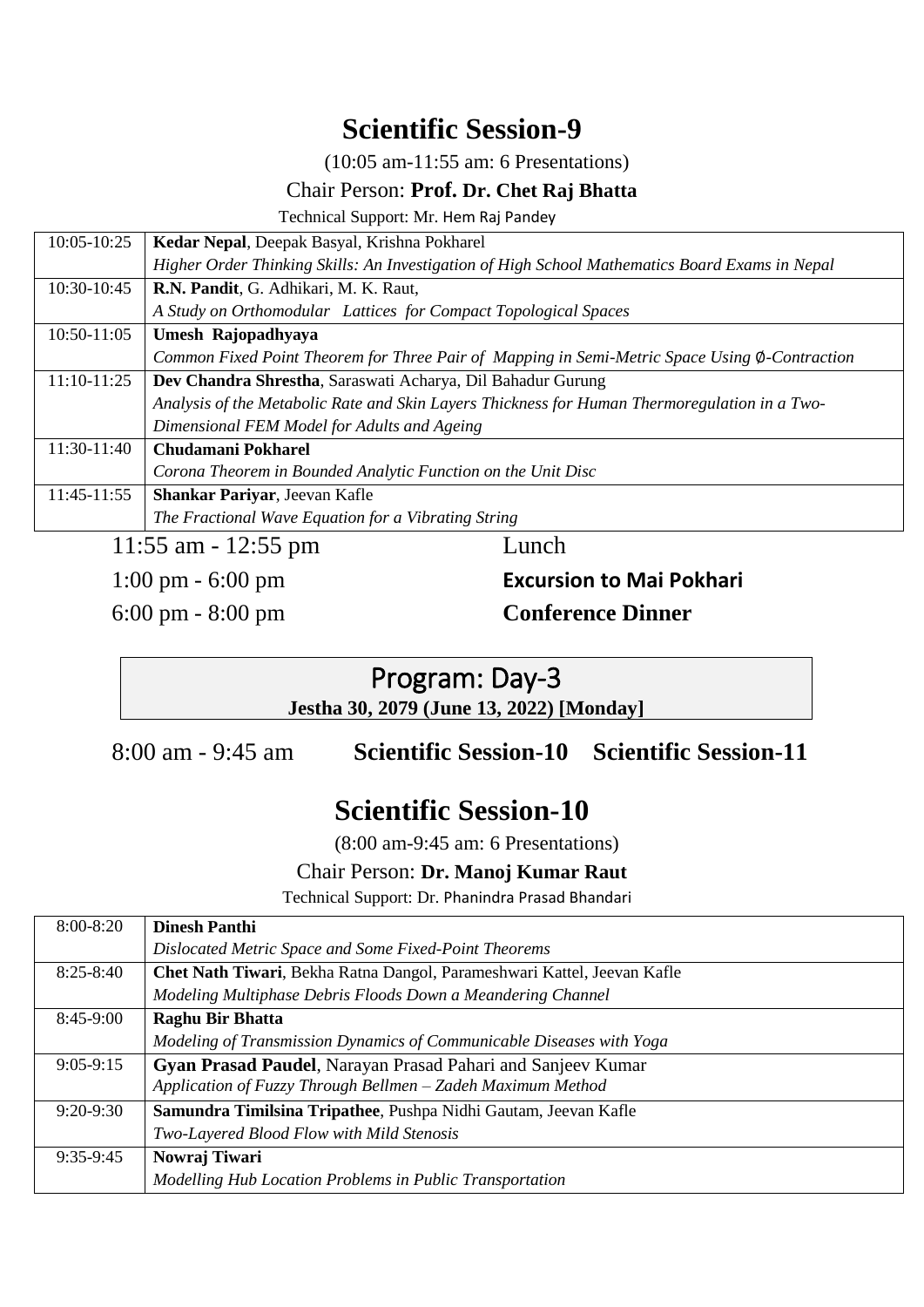(8:00 am-9:45 am: 6 Presentations)

## Chair Person: **Dr. Puskar R. Pokhrel**

Technical Support: Dr. Ganga Ram Phaijoo

| $8:00 - 8:20$ | Sushil Chandra Karna                                                           |
|---------------|--------------------------------------------------------------------------------|
|               | <i>Mechanics of Love</i>                                                       |
| $8:25 - 8:40$ | Thaneshor Bhandari, Kanhaiya Jha, K.B. Manandhar                               |
|               | Application of Fixed Pont in Ordinary Non-Linear Differential Equations        |
| 8:45-9:00     | <b>Bishnu Hari Subedi</b>                                                      |
|               | Physical Reality and Essence of Imaginary Numbers                              |
| $9:05-9:15$   | <b>Basanta Raj Lamichhane</b>                                                  |
|               | <b>SEAM Education as/for Transformative Mathematics Learning</b>               |
| $9:20-9:30$   | <b>Susmita Pathak</b>                                                          |
|               | Teaching Mathematics Education to Nepali Learners in Blended Learning Approach |
| $9:35-9:45$   | <b>Jnaneshwar Chalise</b>                                                      |
|               | Data Augmentation with Mobius Transformation                                   |
|               | $09:45$ am - 10:05 am<br>Tea Break                                             |

10:05 am - 11:55 am **Scientific Session-12 Scientific Session-13**

# **Scientific Session-12**

(10:05 am-11:55 am: 6 Presentations)

## Chair Person: **Prof. Dr. Raju Ram Thapa**

Technical Support: Dr. Phanindra Prasad Bhandari

| 10:05-10:25   | K.B. Manandhar                                                                      |
|---------------|-------------------------------------------------------------------------------------|
|               | Fixed Point Theory and Compatible Mapping of Type $(K)$                             |
| 10:30-10:45   | Kamalesh Kumar Lal Karn                                                             |
|               | Set Theoretic Operations on Fuzzy Sets                                              |
| 10:50-11:05   | <b>Prem Bahadur Chand</b>                                                           |
|               | Optimal Methods for Solving Nonlinear Equations and Their Basins of Attraction      |
| 11:10-11:25   | Bal Bahadur Tamang, Ajaya Singh, Manoj Gyawali                                      |
|               | Some Techniques for Solvability of Quadratic Diophantine Equations                  |
| 11:30-11:40   | <b>Prem Gurung</b>                                                                  |
|               | FEM Model for Vertically Atmospheric Pollutant Distribution with Dry Deposition and |
|               | <b>Gravitational Settling Velocity Effects</b>                                      |
| $11:45-11:55$ | <b>Suneal Duwadi</b>                                                                |
|               | A Traffic Flow Model: Impact of Motorbikes for Congestion Minimization              |